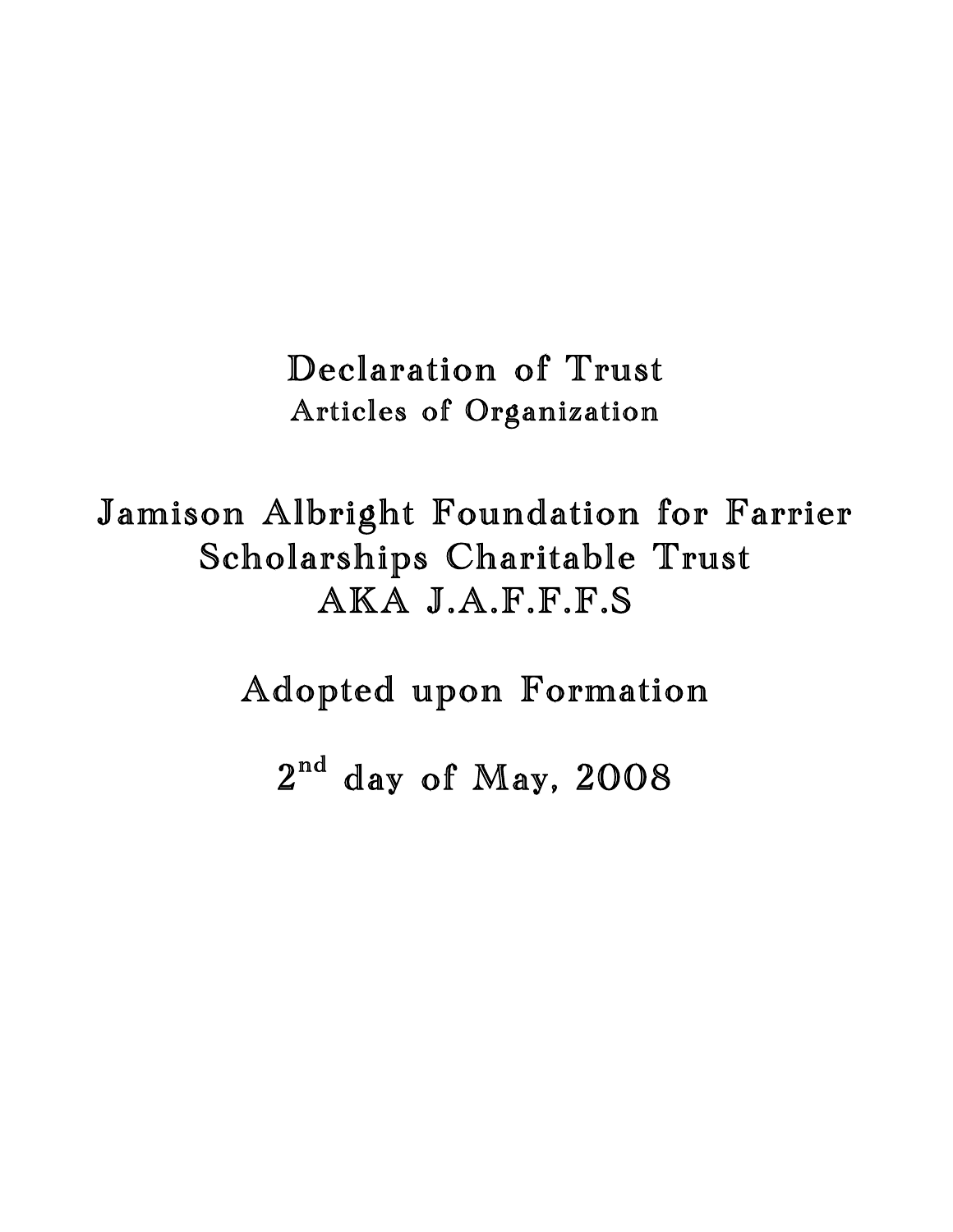## **The Jamison Albright Foundation for Farrier Scholarships AKA JAFFFS** Charitable Trust.

THIS DECLARATION OF TRUST is made the 2nd day of May Two Thousand Eight by KIM FOSTER, of 504 Chieftain Ct, Woodstock, GA, 30188 (President), BROOKE ALBRIGHT, of 100 Christopher Columbus Dr Apt 1713, Jersey City, NJ, 07302 (Treasurer), and ERICA DITTMAN, PO Box 520528, Longwood, FL, 32752 (Secretary), (herein after called "the Trustees" which expression shall wherever the context so admits include the survivor or survivors of them or other the Trustee or Trustees for the time being hereof) hereby declare and agree that they have received this day from Rick Foster, as Donor, the sum of One Hundred Dollars (\$100) and that they will hold and manage the same, and any additions to it, in trust, as follows:

## **ARTICLE ONE**

#### **Name of Trust**

1.1 This trust shall be called "The Jamison Albright Foundation for Farrier Scholarships AKA JAFFFS Charitable Trust."

## **ARTICLE TWO**

#### **Purpose of Charitable Trust**

2.1 The purpose of this Charitable Trust is to engage in the following activities: 2.2 To support the continuation of the work of Jamison Albright by awarding scholarships and scholarly awards to aspiring Master Farriers and Equine Dentists.

## **ARTICLE THREE**

#### **Receipt of Property into the Trust**

3.1 The trustees may receive and accept property, whether real, personal, or mixed, by way of gift, bequest, or devise, from any person, firm, trust, or corporation, to be held, administered, and disposed of in accordance with and pursuant to the provisions of this Declaration of Trust; but no gift bequest or device of any such property shall be received and accepted if it is conditioned or limited in such manner as to require the disposition of the income or its principle to any person or organization other than a "charitable organization" or for other than "charitable purposes" within the meaning of such terms as defined in Article Four of this Declaration of Trust, or as shall in the opinion of the trustees, jeopardize the federal income tax exemption of this trust pursuant to section 501(c)(3) of the Internal Revenue Code, or the corresponding section of any future federal tax code.

## **ARTICLE FOUR**

#### **Trust Purposes and Duties of Trustees**

4.1 The principle and income of all property received an accepted by the trustees to be administered under this Declaration of Trust shall be held in trust by them, and the trustees may make payments or distributions from income or principal, or both, to or for the use of such charitable organizations, within the meaning of that term as defined in paragraph 4.3 in such amounts and for such charitable purposes of the trust as the trustees shall from time to time select and determine; and the trustees may make payments or distributions from income or principle, or both, directly for such charitable purposes, within the meaning of that term as defined in paragraph 4.4, in such amounts as the trustees shall from time to time select and determine without making use of any other charitable organization. The trustees may also make payments or distributions of all or any part of the income or principle to states, territories, or possessions of the United States, any political subdivision of any of the foregoing, or to the United States or the District of Columbia but only for charitable purposes within the meaning of that term as defined in paragraph 4.4. Income or principle derived from contributions by corporations shall be distributed by the trustees for use solely within the United States or its possessions. No part of the net earnings of this trust shall inure or be payable to or for the benefit of any private shareholder or individual, and no substantial part of the activities of this trust shall be the carrying on of propaganda, or otherwise attempting, to influence legislation. No part of the activities of this trust shall be the participation in, or intervention in (including the publishing or distributing of statements), any political campaign on behalf of or in opposition to any candidate for public office.

4.2 The trust shall continue forever unless the trustees terminate it and distribute all of the principle and income, which action may be taken by the trustees in their discretion at any time. On such termination, assets shall be distributed for one or more exempt purposes within the meaning of section 501(c)(3) of the Internal Revenue Code, or the corresponding section of any future federal tax code, or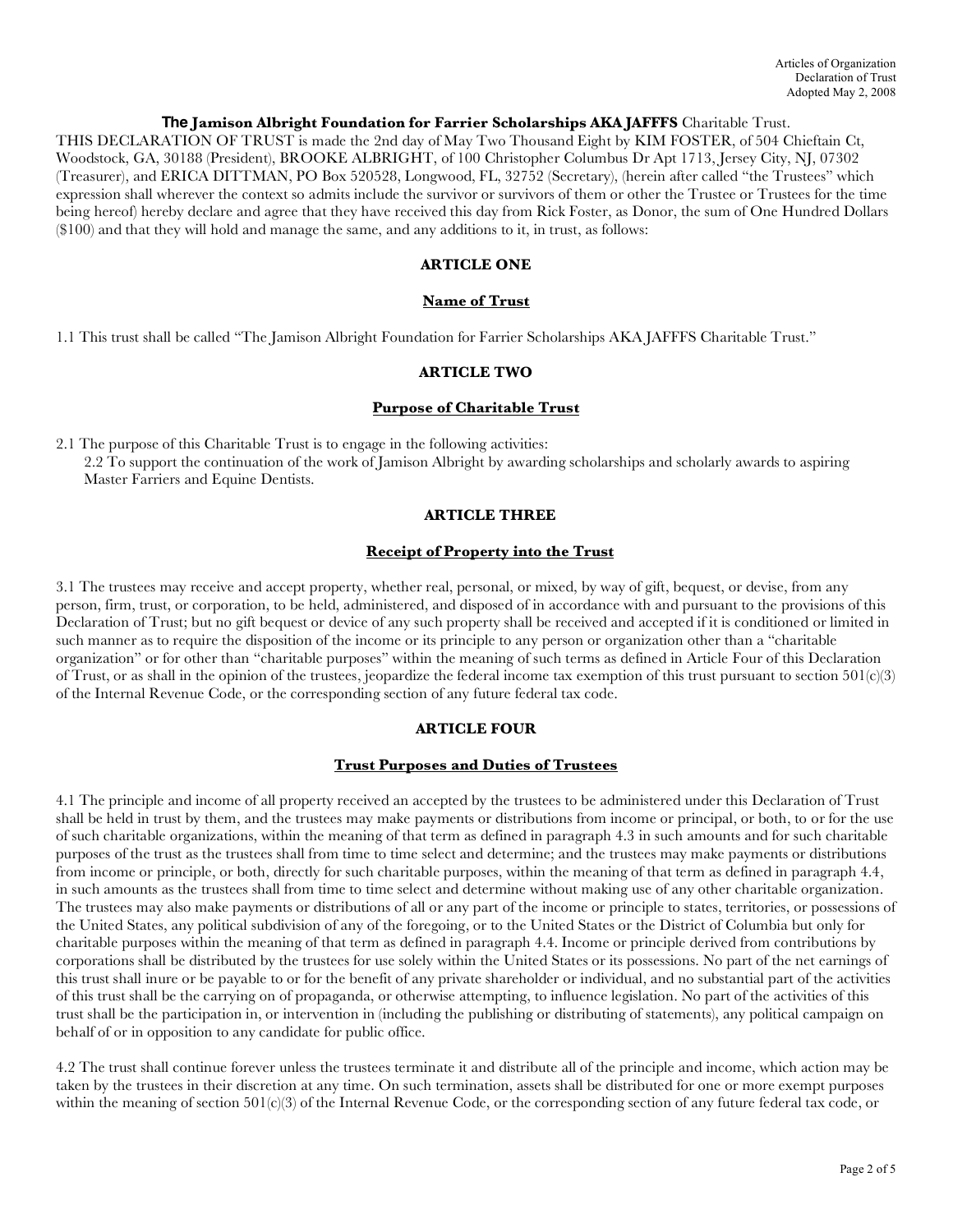shall be distributed to the federal government, or to a state or local government, for a public purpose. The donor authorizes and empowers the trustees to form and organize a nonprofit corporation limited to the uses and purposes provided for in this Declaration of Trust, such corporation to be organized under the laws of any state or under the laws of the United States and may be determined by the trustees; such corporation when organized to have power to administer and control the affairs and property and to carry out the uses, objects, and purposes of this trust. Upon the creation and organization of such corporation, the trustees are authorized and empowered to convey, transfer, and deliver to such corporation all the property and assets to which this trust may be or become entitled. The charter, bylaws, and other provisions for the organization and management of such corporation and its affairs and property shall be such as the trustees shall determine, consistent with the provisions of this paragraph.

4.3. In this Declaration of Trust and in any amendments to it, references to "charitable organization" mean corporations, trusts, funds, foundations, or community chests created or organized in the United States or in any of its possessions, whether under the laws of the United States, any state or territory, the District of Columbia, or any possession of the United States, organized and operated exclusively for charitable purposes, no part of the net earnings of which inures or is payable to or for the benefit of any private shareholder or individual, and no substantial part of the activities of which is carrying on propaganda, or otherwise attempting to influence legislation, and which do not participate in or intervene in (including the publishing or distributing of statements) any political campaign on behalf of or in opposition to any candidate for public office. It is intended that the organization described in this paragraph 4.3 shall be entitled to exemption from federal income tax under section 501 (c)(3) of the Internal Revenue Code, or the corresponding section of any future federal tax code.

4.4. In this Declaration of Trust and in any amendments to it, the term "charitable purposes" shall be limited to and shall include only religious, charitable, scientific, literary, or educational purposes within the meaning of those terms as used in section 501 (c)(3) of the Internal Revenue Code, or the corresponding section of any future federal tax code, but only such purposes as also constitute public charitable purposes under the law of trusts of the State of New Jersey.

4.5 True and accurate books of account and records of all transactions shall be kept by the Treasurer of the Trust. An annual audit of the Fund shall be made at the end of each fiscal year.

4.6 The trustees powers are exercisable solely in the fiduciary capacity consistent with and in furtherance of the charitable purposes of this trust as specified in this Article Two and Four and not otherwise.

4.7 The trustees shall be entitled at any time to have judicial settlement of their accounts and a judicial determination of any questions in connection with their duties and obligations under this trust or in connection with the administration or distribution thereof.

# **ARTICLE FIVE**

## **Amendments to Declaration of Trust**

5.1 This Declaration of Trust may be amended at any time or times by written instrument or instruments singed and sealed by the trustees, and acknowledged by any of the trustees, provided that no amendment shall authorize any manner or for any purpose contrary to the provisions of section 501 (c)(3) of the Internal Revenue Code, or the corresponding section of any future federal tax code. An amendment of the provisions of this Article Fourth (or any amendment to it) shall be valid only if and to the extent that such amendment further restricts the trustees' amending power. All instruments amending this Declaration of Trust shall be noted upon or kept attached to the executed original of this Declaration of Trust held by the trustees.

# **ARTICLE SIX**

#### **Trustees**

6.1 The fund shall be administered by three (3) trustees. The initial trustees named in the opening paragraph of this document shall all serve life term appointments. Any trustee under this Declaration of Trust may, by written instrument, signed and acknowledged, resign his office and become and remain fully discharged from all further duty or responsibility hereunder upon giving thirty (30) days' notice in writing to the Board of Trustees, or such shorter notice as the remaining trustees may accept as sufficient, in which notice there shall be stated a date on which such resignation shall take effect; and such resignation shall take effect on the date specified in the notice unless a successor trustee shall have been appointed at an earlier date, in which event such resignation shall take effect immediately upon the appointment of such successor trustee.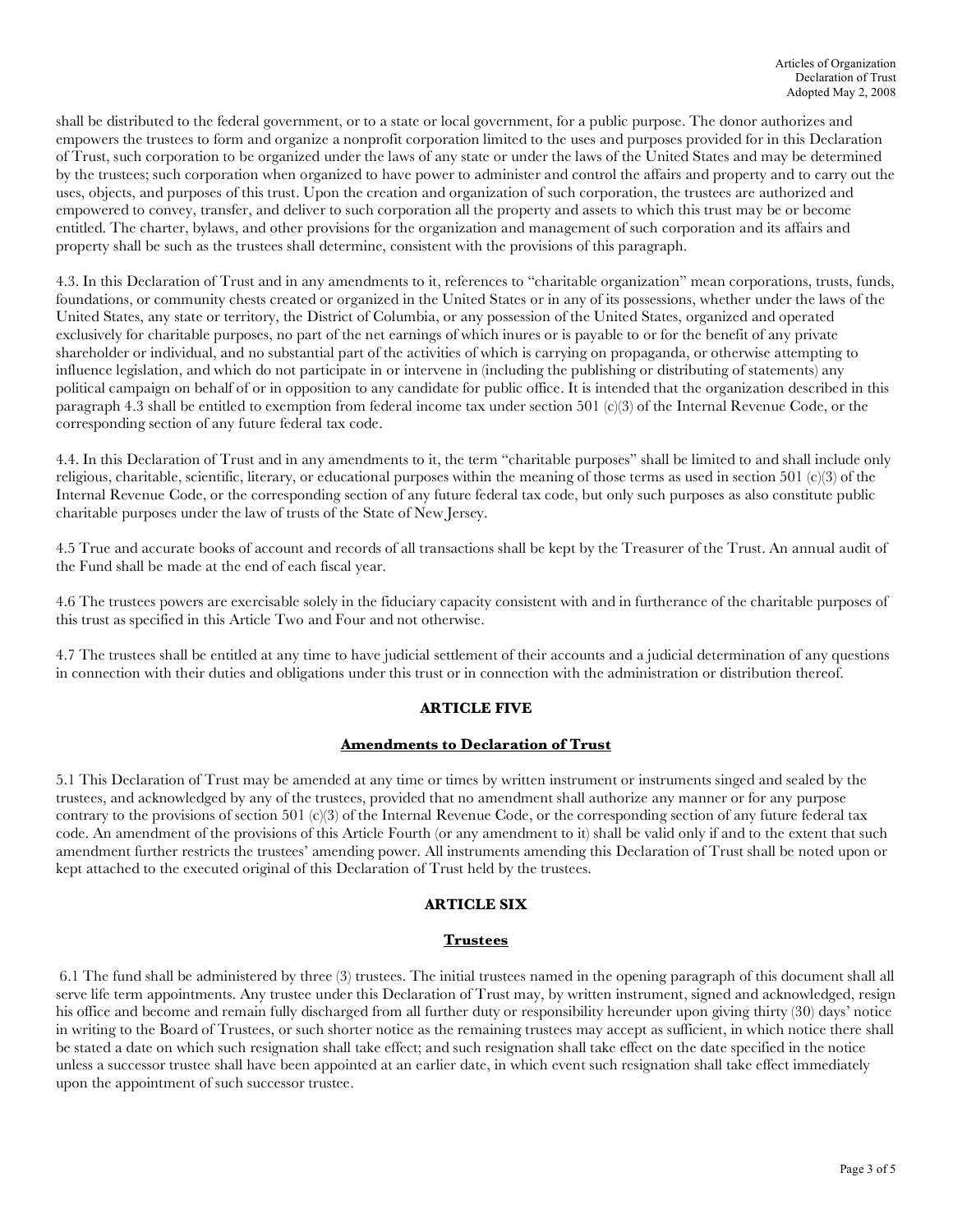6.2 The number of trustees shall be at all times not less than three, and whenever for any reason the number is reduced to one, there shall be, and at any other time there may be, appointed one or more additional trustees. Appointments shall be made by the trustee or trustees for the time in office by written instruments signed and acknowledged. Any succeeding or additional trustee shall, upon his or her acceptance of the office by acknowledged, have the same powers, rights and duties, and the same title to the trust estate jointly with the surviving or remaining trustee or trustees as if originally appointed.

6.3 None of the trustees shall be required to furnish any bond or surety. None of them shall be responsible or liable for the acts or omissions of any other of the trustees or of any predecessor or of a custodian, agent, depositary or counsel selected with reasonable care.

6.4 The one or more trustees, whether original or successor, for the time being in office, shall have full authority to act even though one or more vacancies may exist. A trustee may, by appropriate written instrument, delegate all of any part of his or her powers to another or others of the trustees for such periods and subject to such conditions as such delegating trustee may determine.

6.5 The trustees serving under this Declaration of Trust are authorized to pay to themselves amounts for reasonable expenses incurred and reasonable compensation for services rendered in the administration of this trust.

6.6 Two (2) trustees present in person at any meeting shall constitute a quorum for the action of business. Any action taken by the trustees, except as herein otherwise provided, shall require at least two (2) votes.

# **ARTICLE SEVEN**

# **Powers of Trustees**

7.1 In extension and not in limitation of the common law and statutory powers of trustees and other powers granted in this Declaration of Trust, the trustees shall have the following discretionary powers:

7.2 To invest and reinvest the principle and income of the trust in such property, real, personal, or mixed, and in such manner as they shall deem proper, and from time to time to change investments as they shall deem advisable; to invest in or retain any stocks, shares, bonds, notes, obligations, or personal or real property (including without limitation any interests in or obligations of any corporation, association, business trust, investment trust, common trust fund, or investment company) although some or all of the property so acquired or retained is of a kind or size which but for this express authority would not be considered proper and although all of the trust funds are invested in the securities of one company. No principal or income, however, shall be loaned directly or indirectly, to any trustee or to anyone else, corporate or otherwise, who has at any time made a contribution to this trust, nor to anyone except on the basis of an adequate interest charge and with adequate security.

7.3 To sell, lease, or exchange any personal, mixed, or real property, at public auction or by private contract, for such consideration and on such terms as to credit or otherwise, and to make such contracts and enter into such undertakings relating to the trust property, as they consider advisable, whether or not such leases or contracts may extend beyond the duration of the trust.

7.4 To borrow money for such periods, at such rates of interest, and upon such terms as the trustees consider advisable, and as security for such loans to mortgage or pledge any real or personal property with or without power of sale; to acquire or hold any real or personal property, subject to any mortgage or pledge on or of property acquired or held by this trust.

7.5 To execute and deliver deeds, assignments, transfers, mortgages, pledges, leases, covenants, contracts, promissory notes, releases, and other instruments, sealed or unsealed, incident to any transaction in which they engage.

7.6 To vote, to give proxies, to participate in the reorganization, merger or consolidation of any concern, or in the sale, lease, disposition, or distribution of its assets; to join with other security holders in acting through a committee, depositary, voting trustees, or otherwise, and in this connection to delegate authority to such committee, depositary, or trustees and to deposit securities with them or transfer securities to them; to pay assessments levied on securities or to exercise subscription rights in respect of securities.

7.7 To employ a bank or trust company as custodian of any funds or securities and to delegate to it such powers as they deem appropriate; to hold trust property without indication of fiduciary capacity but only in the name of a registered nominee, provided the trust property is at all times identified as such on the bonds of the trust; to keep any or all of the trust property or funds in any place or places in the United States of America; to employ clerks, accountants, investment counsel, investment agents, and any special services,